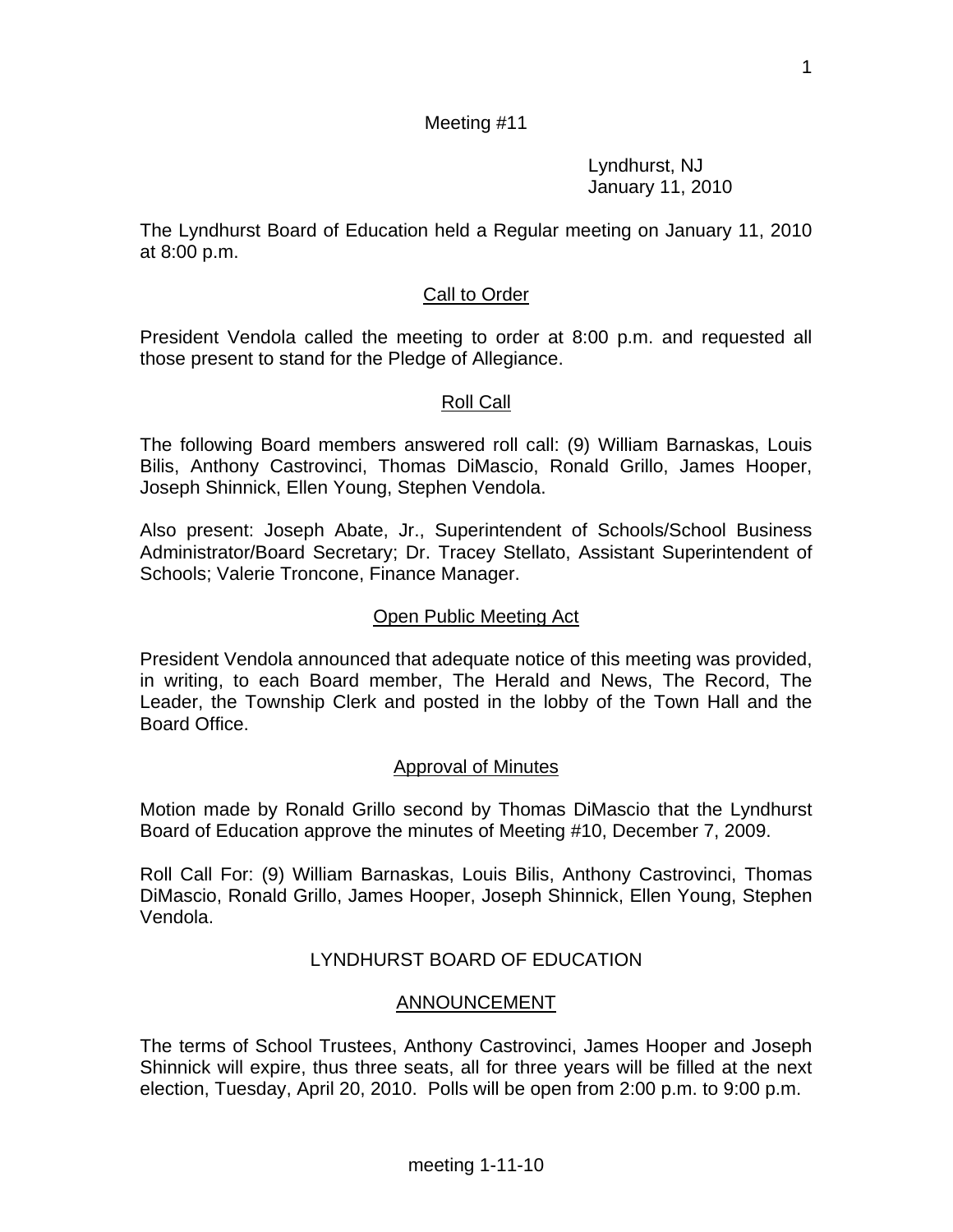A candidate whose name is to appear on the ballot must file his petition with the Secretary of the Board not later than 4:00 p.m., March 1, 2010.

A drawing for ballot position will be held at 4:00 p.m., Wednesday, March 10, 2010 at 420 Fern Avenue. Should a candidate wish to withdraw his name as a candidate, he must do so in writing to the Secretary of the Board not later than 4:00 p.m., Monday, March 8, 2010.

The last day for candidates to file for appointment of challenges with the Bergen County Board of Elections Office is Tuesday, April 6, 2010.

Only those persons who are permanently registered or those who register with the Bergen County Board of Elections, Hackensack, or the Township Clerk by Tuesday, March 30, 2010 will be permitted to vote on Tuesday, April 20, 2010.

All judges to open the school elections at 2:00 p.m., Tuesday, April 20, 2010 at:

| District | School                         |
|----------|--------------------------------|
| 1        | Jefferson School               |
| 2        | Jefferson School               |
| 3        | <b>Senior Citizen Building</b> |
| 4        | United Presbyterian Church     |
| 5        | United Presbyterian Church     |
| 6        | Lyndhurst High School          |
|          | Lyndhurst High School          |
| 8        | <b>Lyndhurst Health Center</b> |
| 9        | Jefferson School               |
| 10       | Jefferson School               |
| 11       | Joseph Carucci Apartments      |
| 12       | Joseph Carucci Apartments      |
| 13       | <b>Lyndhurst High School</b>   |
| 14       | Lyndhurst High School          |
| 15       | <b>Lyndhurst High School</b>   |

All dates and times are tentative.

## Finance and Negotiations Committee

Any Board member who takes exception to any of the following listed actions under the category of Finance and Negotiations may so indicate now and a separate motion for each of the excepted actions will be entertained.

Motion made by James Hooper second by Ronald Grillo that the following Finance and Negotiations actions of the Board numbered 1 through 6 exception actions be adopted.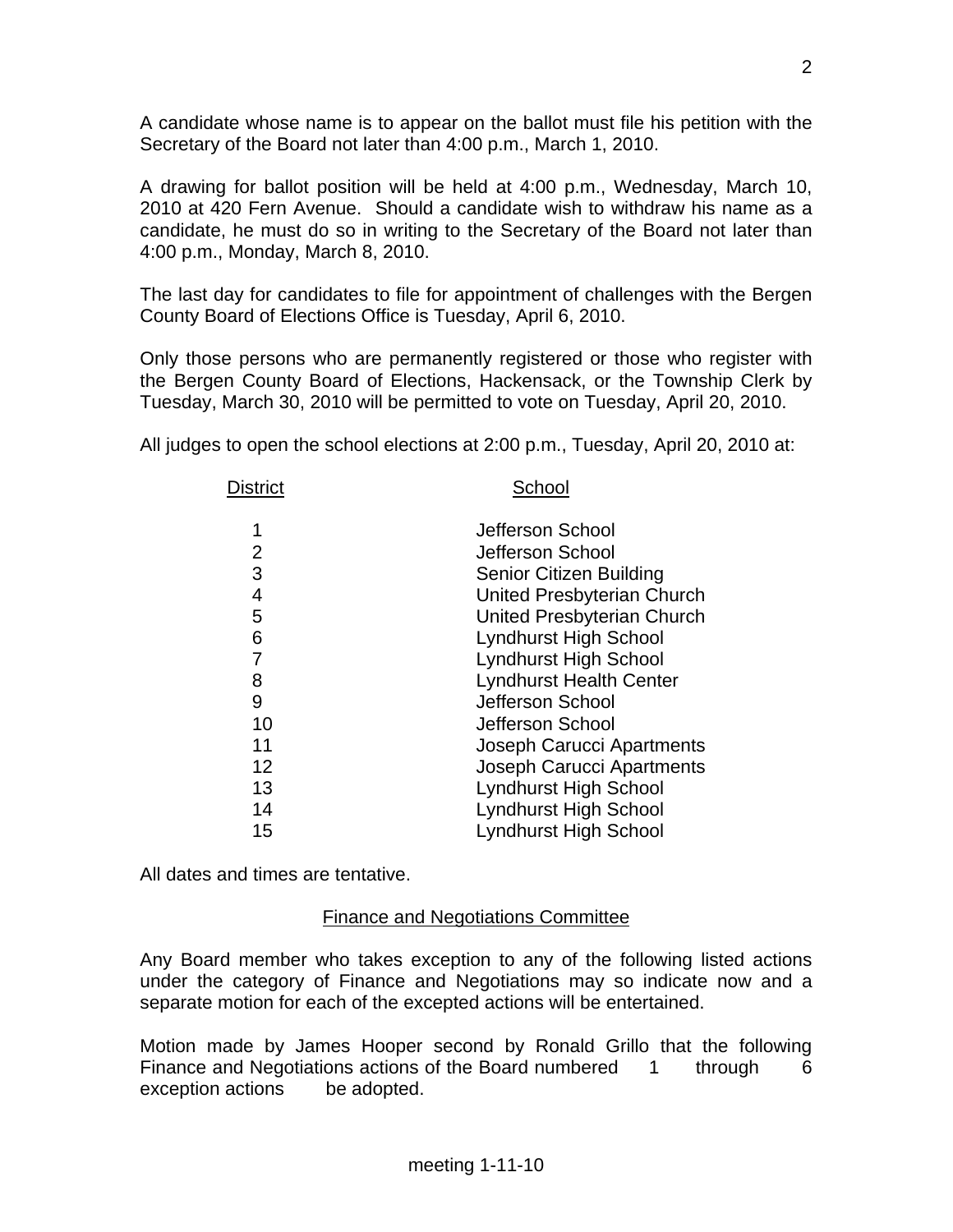Roll Call For: (9) William Barnaskas, Louis Bilis, Anthony Castrovinci, Thomas DiMascio, Ronald Grillo, James Hooper, Joseph Shinnick, Ellen Young, Stephen Vendola.

- 1. BE IT RESOLVED, by the Lyndhurst Board of Education that it has received and accepts the financial reports of the Secretary and Treasurer of School Monies for the month ended December 31, 2009 and certifies that the reports indicate that no major account or fund is overexpended in violation of NJAC 6A:23-2.11(a) and that sufficient funds are available to meet the district's financial obligations for the remainder of the school year. A copy of the certification shall be included in the minutes.
- 2. BE IT RESOLVED, that the payroll for the month ended December 31, 2009 be and the same is hereby approved and ordered paid:

Payroll \$2,054,672.02

3. BE IT RESOLVED, that the attached list of supplies received and services rendered to the Board of Education of the Township of Lyndhurst, County of Bergen, for the month ended January 11, 2010 be and the same are hereby approved and ordered paid:

| Charter School (Fund 10)<br><b>Current Expense (Fund 11)</b><br>Special Revenue (Fund 20) |    | 1,525.00<br>\$1,166,326.98<br>31,938.68 |
|-------------------------------------------------------------------------------------------|----|-----------------------------------------|
| Total                                                                                     |    | \$1,199,790.66                          |
| Debt Service (Fund 40)                                                                    | S. | 99,870.00                               |
| <b>General Ledger</b>                                                                     |    | 135,378.65                              |

4. BE IT RESOLVED, that the ACCP/BCCP supplies received and services rendered to the Board of Education of the Township of Lyndhurst, County of Bergen, for the month of December 2009, be and the same are hereby approved and ordered paid:

| Payroll/Payroll Taxes   | \$8,702.28  |
|-------------------------|-------------|
| Supplies/Telephone/Misc | \$583.82    |
| <b>Tuition Refunds</b>  | \$2,385.05  |
| Total                   | \$11,671.15 |

5. BE IT RESOLVED, that cafeteria services rendered to the Board of Education of the Township of Lyndhurst, County of Bergen, for the month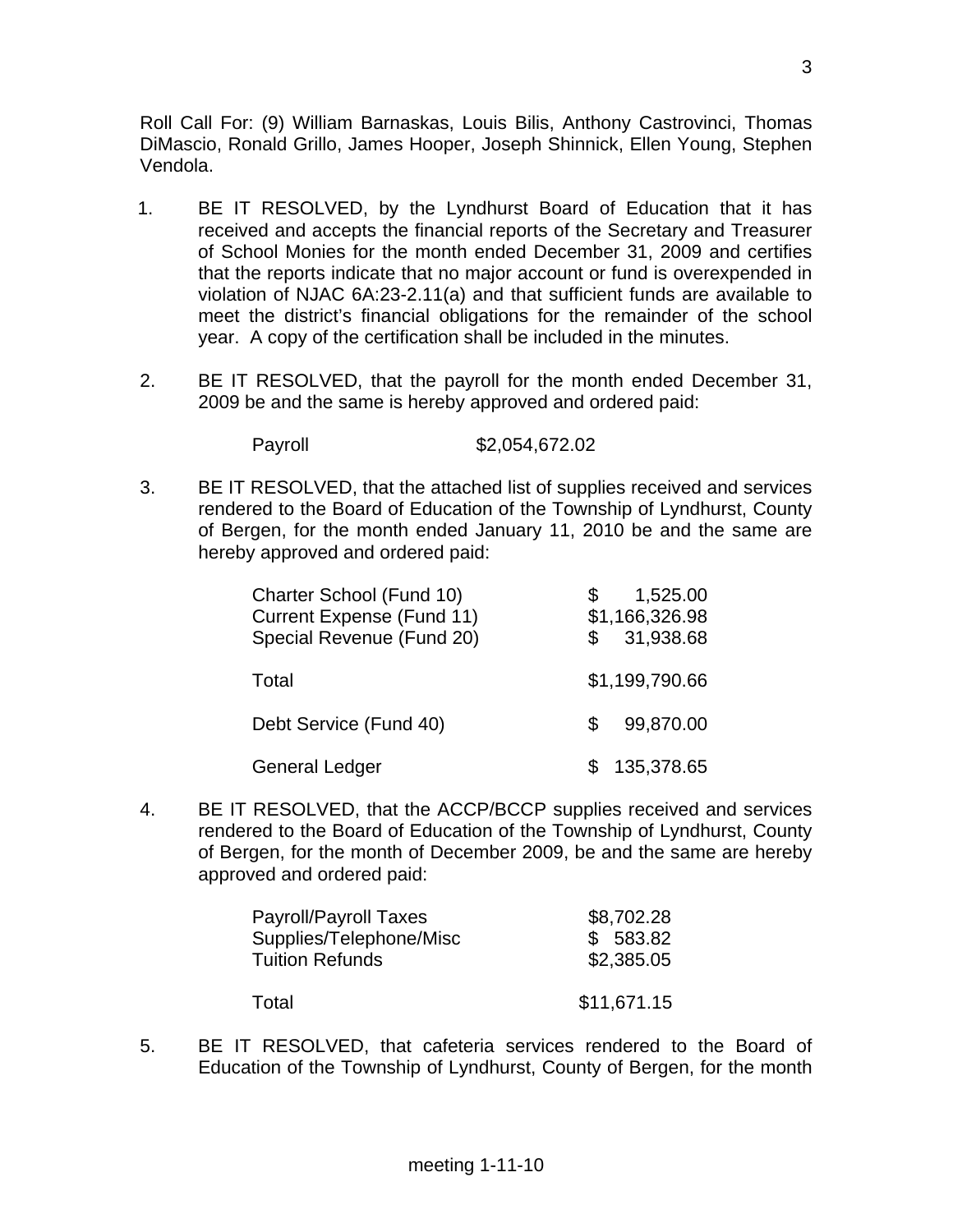of December 2009, be and the same are hereby approved and ordered paid:

| Payroll/Payroll Taxes | \$26,117.24 |
|-----------------------|-------------|
| <b>Services</b>       | \$34,826.25 |

6. BE IT RESOLVED, that the Lyndhurst Board of Education approve the attached transfers for the month of December 2009.

#### Facilities and District Planning Committee

Any Board member who takes exception to any of the following listed actions under the category of Facilities and District Planning may so indicate now and a separate motion for each of the excepted actions will be entertained.

Motion made by Ronald Grillo second by Thomas DiMascio that the following Facilities and District Planning actions of the Board numbered 1 through 2 exception actions be adopted.

Roll Call For: (9) William Barnaskas, Louis Bilis, Anthony Castrovinci, Thomas DiMascio, Ronald Grillo, James Hooper, Joseph Shinnick, Ellen Young, Stephen Vendola.

1. WHEREAS, the Lyndhurst Township Board of Education recognizes that Governor Jon Corzine signed P.L. 2009, Chapter 39 Law on July 9, 2008, State of New Jersey, Department of Education, is accepting applications for Grant Funding and that funding will be available for "Regular Operating Districts",

 WHEREAS, the Lyndhurst Township Board of Education recognizes as part of DMR Architect's effort, the District's Long Range Facility Plan must be amended and submitted to the Department of Education, and

 WHEREAS, the Board of Education acknowledges that the required documentation must be submitted to New Jersey Department of Education to apply for Grant Funding for various upgrades at Columbus, Franklin, Jefferson, Lincoln, Roosevelt and Washington Schools,

 WHEREAS, the Lyndhurst Township Board of Education acknowledges that the funding of the project will be fully (100%) funded from a second question (Capital Outlay) on the April 2010 ballot for the 2010-2011 school year and that application will be pending successful voter approval and will be made to the State of New Jersey for grant reimbursement,

 NOW, THEREFORE BE IT RESOLVED, that the Lyndhurst Township Board of Education authorizes DMR Architects to prepare and submit the New Jersey Department of Education documentation to Grant Funding for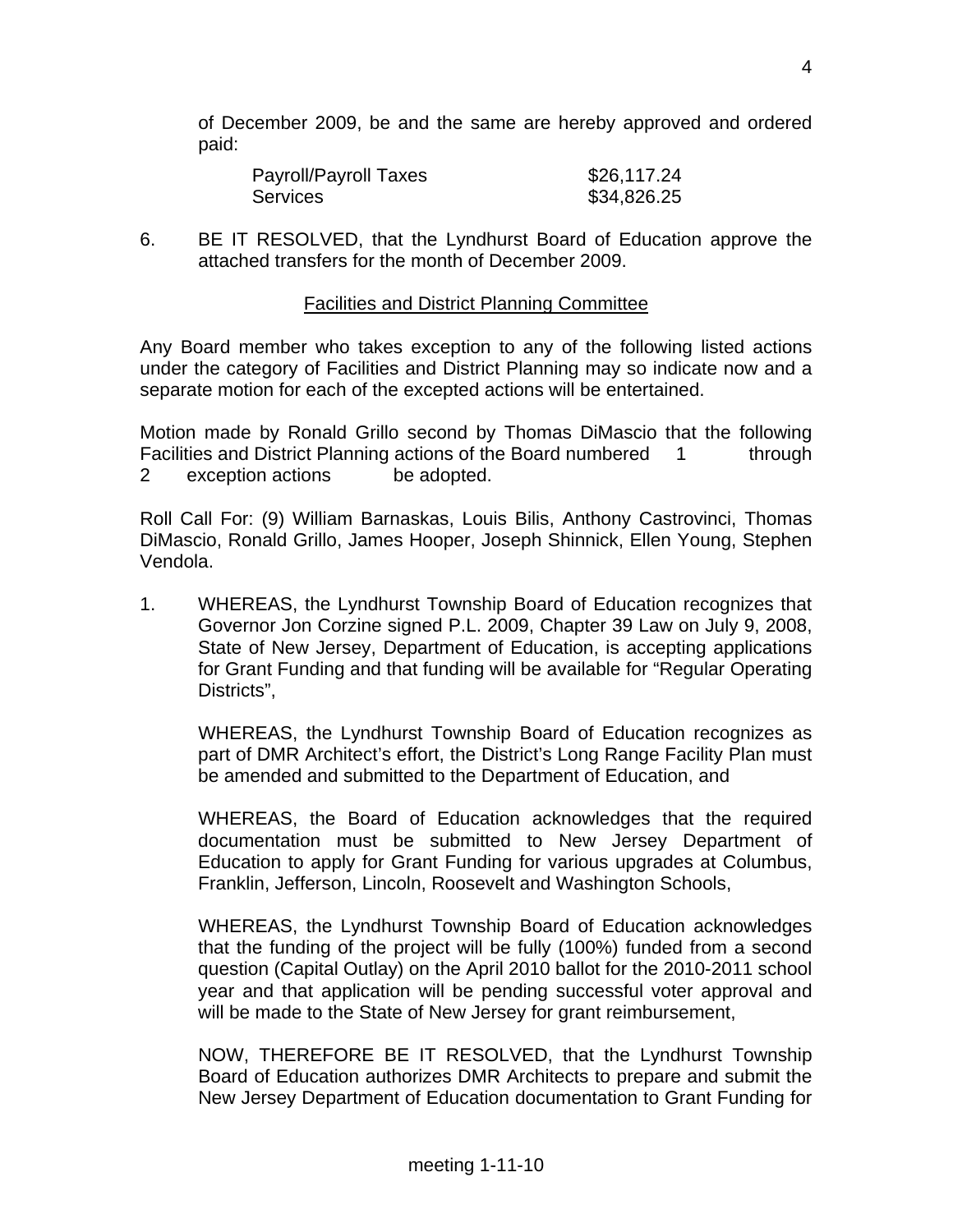the various upgrades at Columbus, Franklin, Jefferson, Lincoln, Roosevelt and Washington Schools, and that the Long Range Plan will be amended accordingly.

2. WHEREAS, the Lyndhurst Township Board of Education recognizes that Governor Jon Corzine signed P.L. 2009, Chapter 39 Law on July 9, 2008, State of New Jersey, Department of Education, is accepting applications for Grant Funding and that funding will be available for "Regular Operating Districts".

 WHEREAS, the Lyndhurst Township Board of Education recognizes as part of DMR Architect's effort, the District's Long Range Facility Plan must be amended and submitted to the Department of Education, and

 WHEREAS, the Board of Education acknowledges that the required documentation must be submitted to New Jersey Department of Education to apply for Grant Funding for various upgrades at Franklin, Jefferson, Lincoln, Roosevelt, Washington and Lyndhurst High School.

 WHEREAS, the Lyndhurst Township Board of Education acknowledges that the funding of the project will be fully (100%) funded from the referendum to be held on September 28, 2010 and that application will be pending successful voter approval and will be made to the State of New Jersey for grant reimbursement,

 NOW, THEREFORE BE IT RESOLVED, that the Lyndhurst Township Board of Education authorizes DMR Architects to prepare and submit the New Jersey Department of Education documentation to Grant Funding for the various upgrades at Franklin, Jefferson, Lincoln, Roosevelt, Washington and Lyndhurst High School, and that the Long Range Plan will be amended accordingly.

# Education & Curriculum Committee

Any Board member who takes exception to any of the following listed actions under the category of Education & Curriculum may so indicate now and a separate motion for each of the excepted actions will be entertained.

Motion made by Ellen Young second by Ronald Grillo that the following Education & Curriculum actions of the Board numbered 1 through 1 exception actions be adopted.

Roll Call For: (9) William Barnaskas, Louis Bilis, Anthony Castrovinci, Thomas DiMascio, Ronald Grillo, James Hooper, Joseph Shinnick, Ellen Young, Stephen Vendola.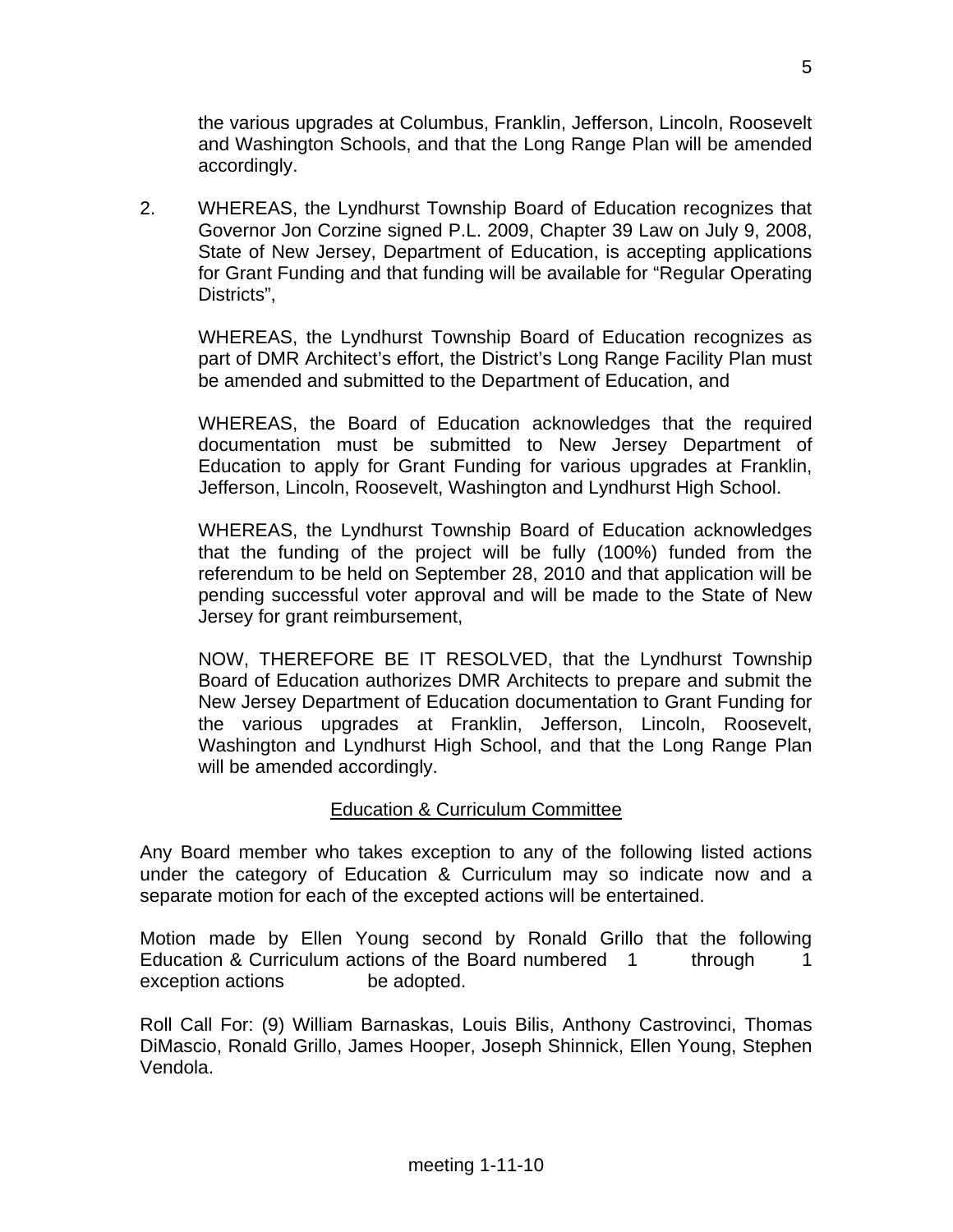1. BE IT RESOLVED, that the Lyndhurst Board of Education approve Kindergarten and Pre-Kindergarten Registration for the Lyndhurst Public Schools at 420 Fern Ave., 2<sup>nd</sup> floor.

 Kindergarten February 10, 2010 and February 12, 2010 Pre-Kindergarten February 24, 2010 and February 26, 2010

 From: 9:00 a.m. – 11:00 a.m. 1:00 p.m. – 3:00 p.m.

Kindergarten child must be five  $(5)$  years of age by October  $1<sup>st</sup>$ .

 Pre-Kindergarten child must be born between October 2, 2005 and October 1, 2006.

## Rules and Regulations Committee

Any Board member who takes exception to any of the following listed actions under the category of Rules and Regulations may so indicate now and a separate motion for each of the excepted actions will be entertained.

Motion made by Thomas DiMascio second by Ronald Grillo that the following Rules and Regulations actions of the Board numbered 1 through 5 exception actions be adopted.

Roll Call For: (9) William Barnaskas, Louis Bilis, Anthony Castrovinci, Thomas DiMascio, Ronald Grillo, James Hooper, Joseph Shinnick, Ellen Young, Stephen Vendola.

1. BE IT RESOLVED, that the Lyndhurst Board of Education approve the following resolution proclaiming National PTA Teacher Appreciation Week May 3-7, 2010.

 WHEREAS, America's greatest strength has always been an educated citizenry, and

 WHEREAS, that educated citizenry is directly attributable to our system of free and universal public education that provides an educational opportunity for all students, and

 WHEREAS, the foundation upon which that system of public schooling rests is the classroom teacher, and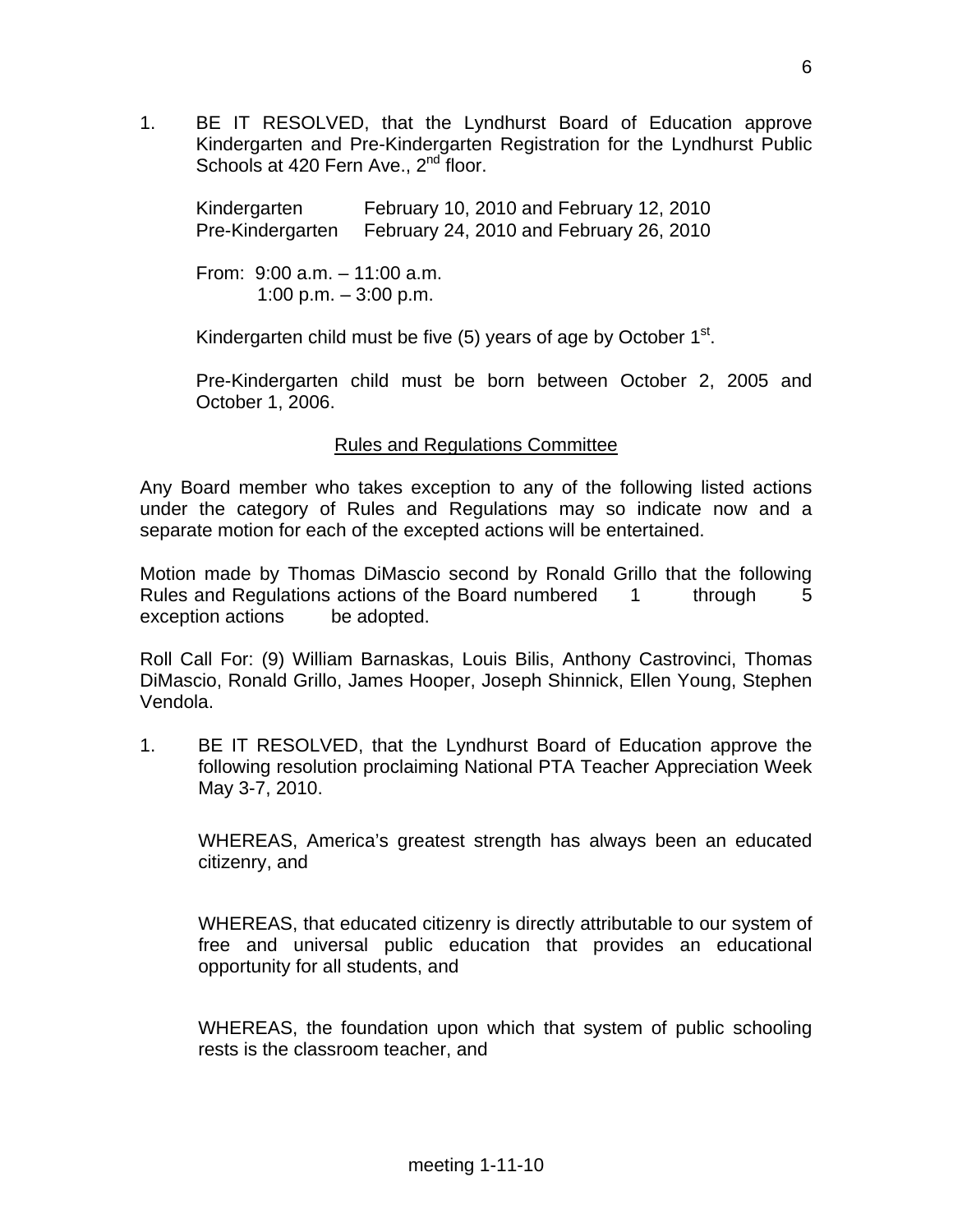WHEREAS, the classroom teacher is challenged daily to reach out to every student regardless of ability, interest in learning, social or economic background, physical, mental, or emotional handicap, race, religion, creed or ethnic origin, to provide assistance and guidance necessary for full intellectual development; and,

 WHEREAS, the classroom teacher is key to the intellectual and occupational preparation of individual citizens, who collectively determine the quality of life in America and in our communities; and

 WHEREAS, the work of the classroom teacher immeasurably affects the future lives of all students; and

 WHEREAS, the classroom teacher deserved the deepest respect and admiration of the citizens of our communities;

 NOW, THEREFORE, BE IT RESOLVED, that the Lyndhurst Board of Education hereby proclaims "Teacher Appreciation Week" May 3-7, 2010 for the purpose of providing public recognition and appreciation for the dedication and contributions of the classroom teacher, not only to our communities as a whole, but to each of us individually as citizens.

2. BE IT RESOLVED, that the Lyndhurst Board of Education approve the following resolution declaring the week of May 10-14, 2010 as Special Education Week.

 WHEREAS, the week of May 10-14, 2010 has been designated as Special Education Week by the New Jersey School Board Association and the Association of Schools and Agencies for the Handicapped; and

 WHEREAS, in the Lyndhurst Board of Education we have a tradition of excellence in our special education programs and a superb and dedicated staff,

 NOW, THEREFORE, BE IT RESOLVED that the Lyndhurst Board of Education does hereby declare May 10-14, 2010 as Special Education Week. The Lyndhurst Board of Education, furthermore, is proud to provide exceptional programs that assist every child in reaching his or her potential.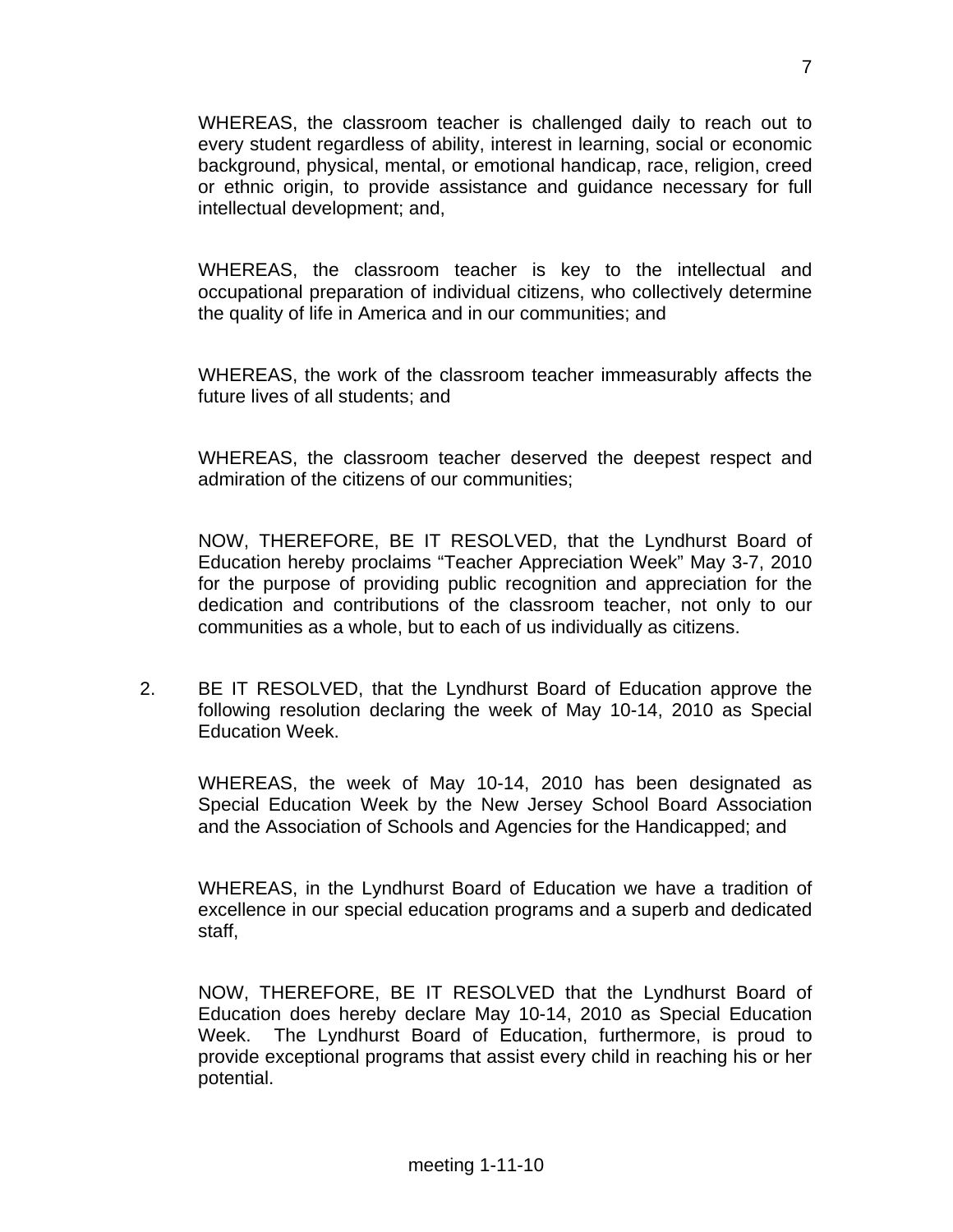3. BE IT RESOLVED, that the Lyndhurst Board of Education approve the following resolution honoring secretarial, clerical and bookkeeping personnel and proclaiming the week of April 19-23, 2010 as Professional Secretaries' Week.

 WHEREAS, the Lyndhurst Board of Education secretarial, clerical and bookkeeping staff members have successfully served the Lyndhurst Public Schools, its administration, faculty and student body in the daily performance of their duties; and

 WHEREAS, the Lyndhurst Board of Education secretarial, clerical and bookkeeping staff members have faithfully and unselfishly carried out their duties in an exemplary manner to the benefit of our students and the community; and

 WHEREAS, the Lyndhurst Board of Education wishes to formally recognize and honor every secretarial, clerical and bookkeeping staff member for their personal dedication;

 NOW, THEREFORE, BE IT RESOLVED, that the week of April 19-23, 2010 is hereby proclaimed "National Professional Secretaries' Week" for the purpose of providing public recognition and appreciation for the contributions that secretarial, clerical and bookkeeping staff members to the Lyndhurst School District in the performance of their duties.

4. BE IT RESOLVED, that the Lyndhurst Board of Education approve the attached revised policies:

| <b>Policy 6153</b><br>$(2^{nd}$ reading) | <b>Field Trips</b> |
|------------------------------------------|--------------------|
| Regulation 6153<br>( $2nd$ reading)      | Room Checks        |

5. BE IT RESOLVED, that the Lyndhurst Board of Education approve the following use of school facilities:

| Organization      | Place                      | Time, Date, Purpose                              |
|-------------------|----------------------------|--------------------------------------------------|
| Lyndhurst HS PTSA | Lyndhurst HS<br>Auditorium | 1:00 pm-6:00 pm<br>1/24/10<br><b>Fund Raiser</b> |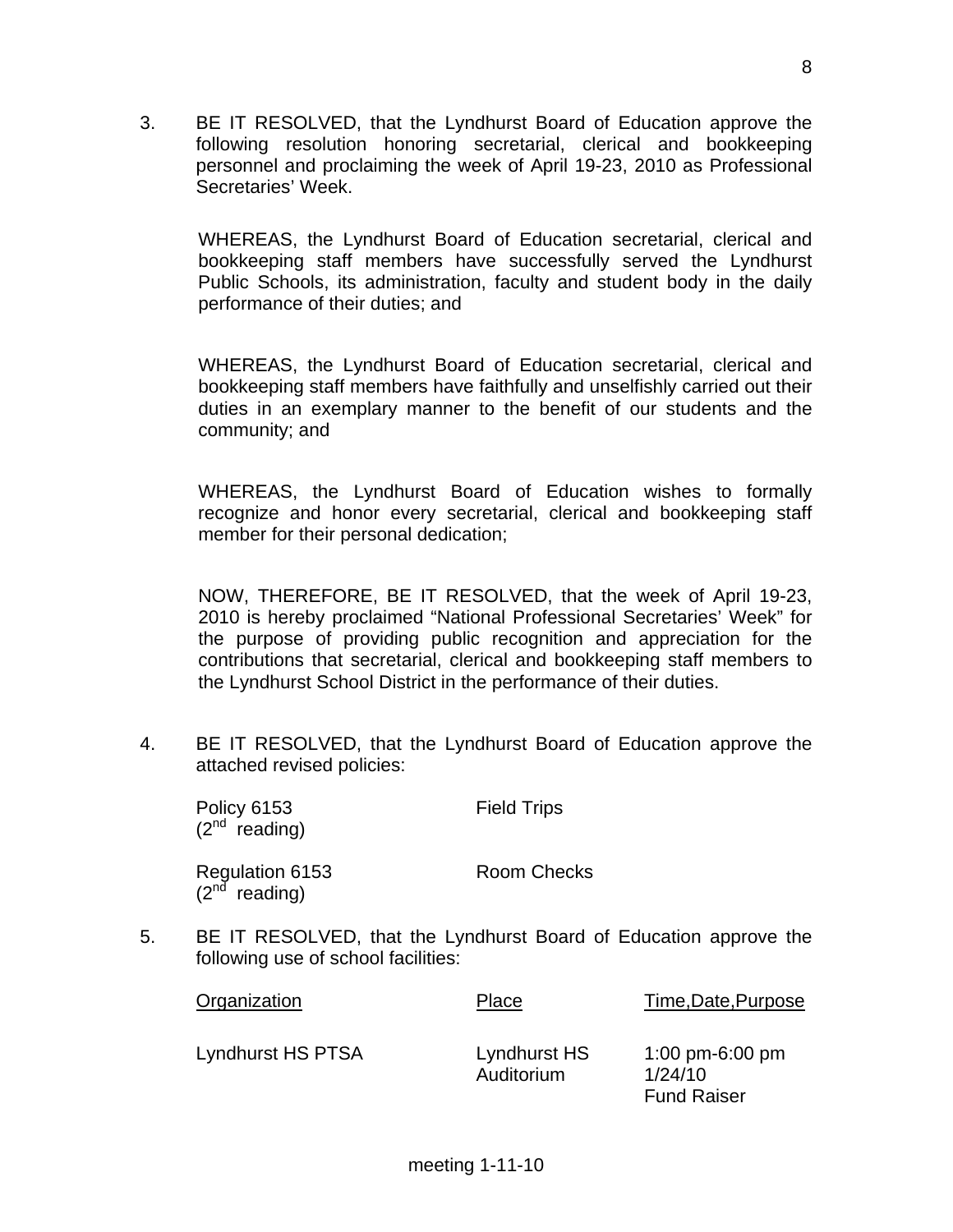| <b>Project Graduation</b><br>Class of 2010 | Lyndhurst HS<br><b>Room 112</b> | 7:30 pm-9:00 pm<br>1/5/10<br>Meeting                                                                |
|--------------------------------------------|---------------------------------|-----------------------------------------------------------------------------------------------------|
| Lyndhurst Parks Dept.                      | Jefferson<br>Gym                | 7:30 pm-9:30 pm<br>1/4, 11, 18, 25/10;<br>2/1,8,22;3/1,15,<br>22,29/10<br><b>Soccer Training</b>    |
| Lyndhurst Parks Dept.                      | Roosevelt<br>Gym                | 12:00 pm-8:00 pm<br>1/3, 10, 17, 24, 31;<br>2/7, 14, 21, 28; 3/7,<br>14,21,28/10<br>Soccer Training |
| <b>Lyndhurst Recreation Dept.</b>          | Community<br>Pool               | 5:00 pm-7:00 pm<br>11/16/09 thru<br>2/23/10<br>Swimming                                             |
| Columbus/Lincoln PTA                       | Lincoln<br>All Purpose Rm.      | 6:00 pm-9:00 pm<br>1/5/10<br><b>PTA Meeting</b>                                                     |
| <b>U9 Travel Soccer</b>                    | Lyndhurst HS<br>Gym             | 8:00 am-10:00 am<br>Saturdays<br>January - February<br><b>Soccer Practice</b>                       |

## Student Activities & Recognition Committee

Any Board member who takes exception to any of the following listed actions under the category of Student Activities & Recognition may so indicate now and a separate motion for each of the excepted actions will be entertained.

Motion made by Joseph Shinnick second by William Barnaskas that the following Student Activities & Recognition actions of the Board numbered 1 through 3 exception actions be adopted.

Roll Call For: (9) William Barnaskas, Louis Bilis, Anthony Castrovinci, Thomas DiMascio, Ronald Grillo, James Hooper, Joseph Shinnick, Ellen Young, Stephen Vendola

1. BE IT RESOLVED, that the Lyndhurst Board of Education approve home instruction for one (1) student, subject to state approval.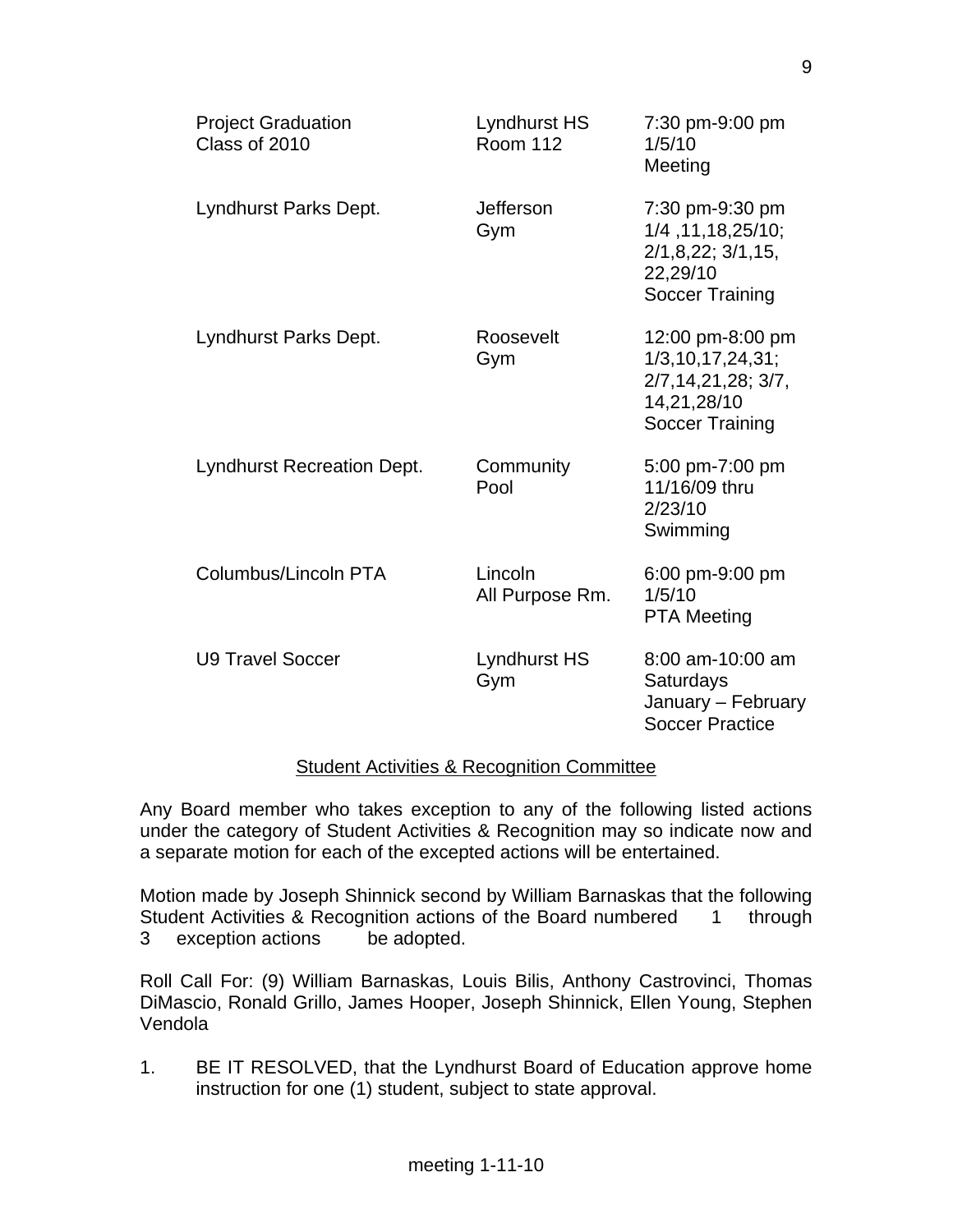- 2. BE IT RESOLVED, that the Lyndhurst Board of Education grant permission for one (1) classified student to attend the South Bergen Jointure Commission's Valley Brook Campus, effective December 14, 2009, at a tuition of \$17,220.00, prorated.
- 3. BE IT RESOLVED, that the Lyndhurst Board of Education grant permission for one (1) classified student to attend the Learning Center for Exceptional Children in Clifton, effective January 4, 2010, at a tuition of \$46,319.40, prorated. Transportation through South Bergen Jointure Commission.

# Personnel Committee

Any Board member who takes exception to any of the following listed actions under the category of Personnel may so indicate now and a separate motion for each of the excepted actions will be entertained.

Motion made by Anthony Castrovinci second by Ronald Grillo that the following Personnel actions of the Board numbered 1 through 16 exception actions be adopted.

Roll Call For: (9) William Barnaskas, Louis Bilis, Anthony Castrovinci, Thomas DiMascio, Ronald Grillo, James Hooper, Joseph Shinnick, Ellen Young, Stephen Vendola.

- 1. BE IT RESOLVED, at the recommendation of Joseph Abate, Jr., Superintendent of Schools, School Business Administrator, Board Secretary, that the Lyndhurst Board of Education appoint Mithra Busler, Science Teacher, High School, at a salary of \$46,125.00, prorated, (BA step 1), effective January 18, 2010. Employment will be provisional, subject to authorization approval for emergent hiring pending completion of criminal history background check and subject to submission of all required application documents. This is a replacement position.
- 2. BE IT RESOLVED, at the recommendation of Joseph Abate, Jr., Superintendent of Schools, School Business Administrator, Board Secretary, that the Lyndhurst Board of Education approve a carry-over of thirty (30) sick days for Scott Rubinetti from his contract at Northern Valley Demarest School District.
- 3. BE IT RESOLVED, at the recommendation of Joseph Abate, Jr., Superintendent of Schools, School Business Administrator, Board Secretary, that the Lyndhurst Board of Education terminate its contract with an elementary teacher, effective immediately.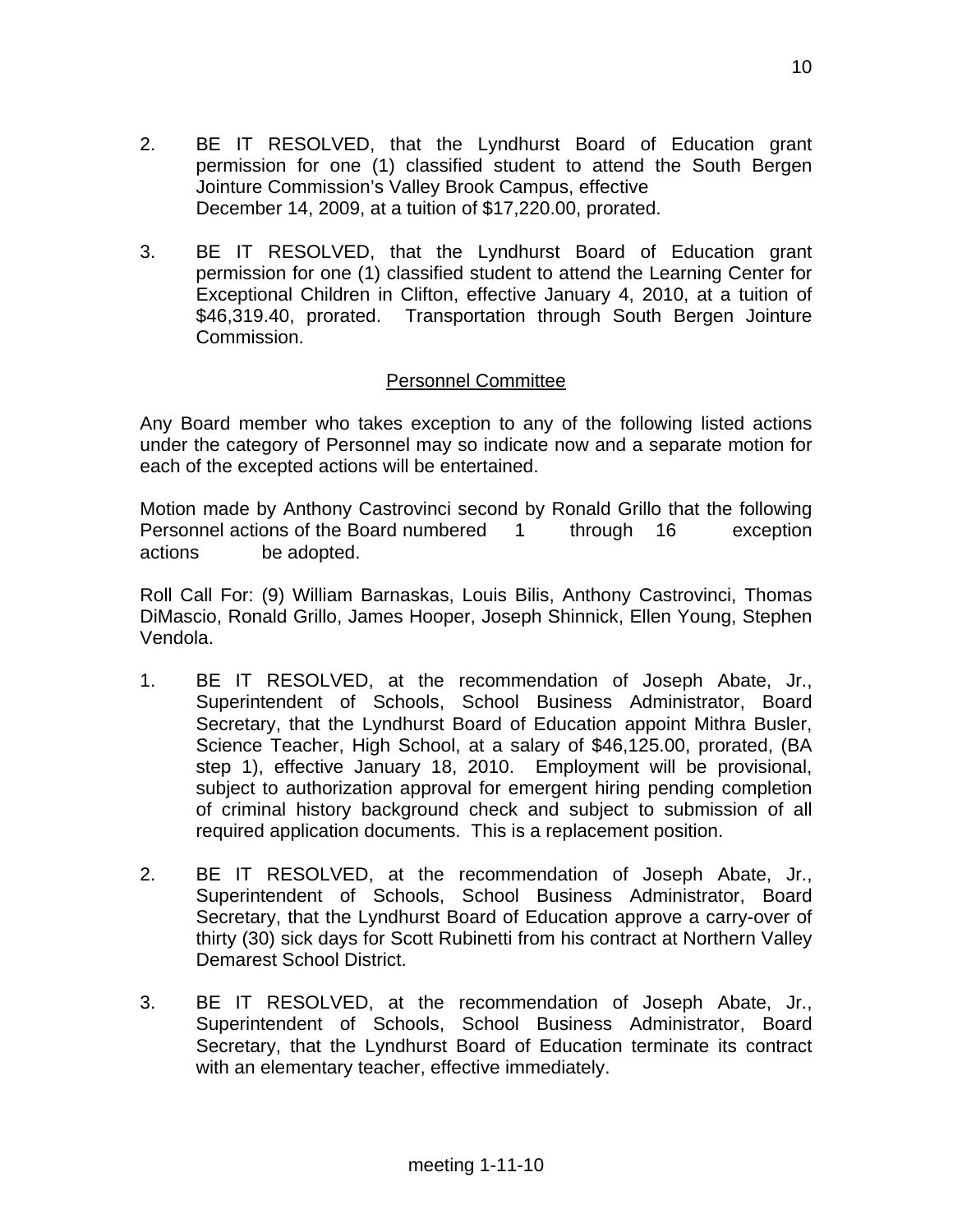- 4. BE IT RESOLVED, at the recommendation of Joseph Abate, Jr., Superintendent of Schools, School Business Administrator, Board Secretary, that the Lyndhurst Board of Education approve a Maternity Leave of Absence for Stacy Tulloch, Franklin School, grade 8, with the use of accumulated sick days from April 1, 2010 through June 21, 2010. Maternity Leave of Absence from September 2010 to June 2011. Return to work date September 2011.
- 5. BE IT RESOLVED, at the recommendation of Joseph Abate, Jr., Superintendent of Schools, School Business Administrator, Board Secretary, that the Lyndhurst Board of Education approve a Maternity Leave of Absence under the Family Leave Act for Karen Herman, Roosevelt School, Special Education Teacher, from March 1, 2010 to May 31, 2010. Maternity Leave of Absence June 2010. Return to work date September 2010.
- 6. BE IT RESOLVED, that the Lyndhurst Board of Education designate Joseph Abate, Jr., Public Agency Compliance Officer for the 2009-10 school year.
- 7. BE IT RESOLVED, at the recommendation of Joseph Abate, Jr., Superintendent of Schools, School Business Administrator, Board Secretary, that the Lyndhurst Board of Education place the following employees on the proper step of the salary guide.

| Paula Ellis     | From: MA@\$61,060<br>effective February 1, 2010                    | To: MA+30@\$65,060 |
|-----------------|--------------------------------------------------------------------|--------------------|
| Harold Lukachyk | From: BA@\$56,725 To: MA@\$63,980<br>effective September 1, 2009   |                    |
| Melissa Norcia  | From: BA+30@\$59,980 To: MA@\$63,980<br>effective February 1, 2010 |                    |

- 8. BE IT RESOLVED, at the recommendation of Joseph Abate, Jr., Superintendent of Schools, School Business Administrator, Board Secretary, that the Lyndhurst Board of Education appoint Gregory Beckley as Assistant Band Master for the 2009-10 school year at a stipend of \$3,644.00.
- 9. BE IT RESOLVED, at the recommendation of Joseph Abate, Jr., Superintendent of Schools, School Business Administrator, Board Secretary, that the Lyndhurst Board of Education approve the attached job description, Transportation Coordinator.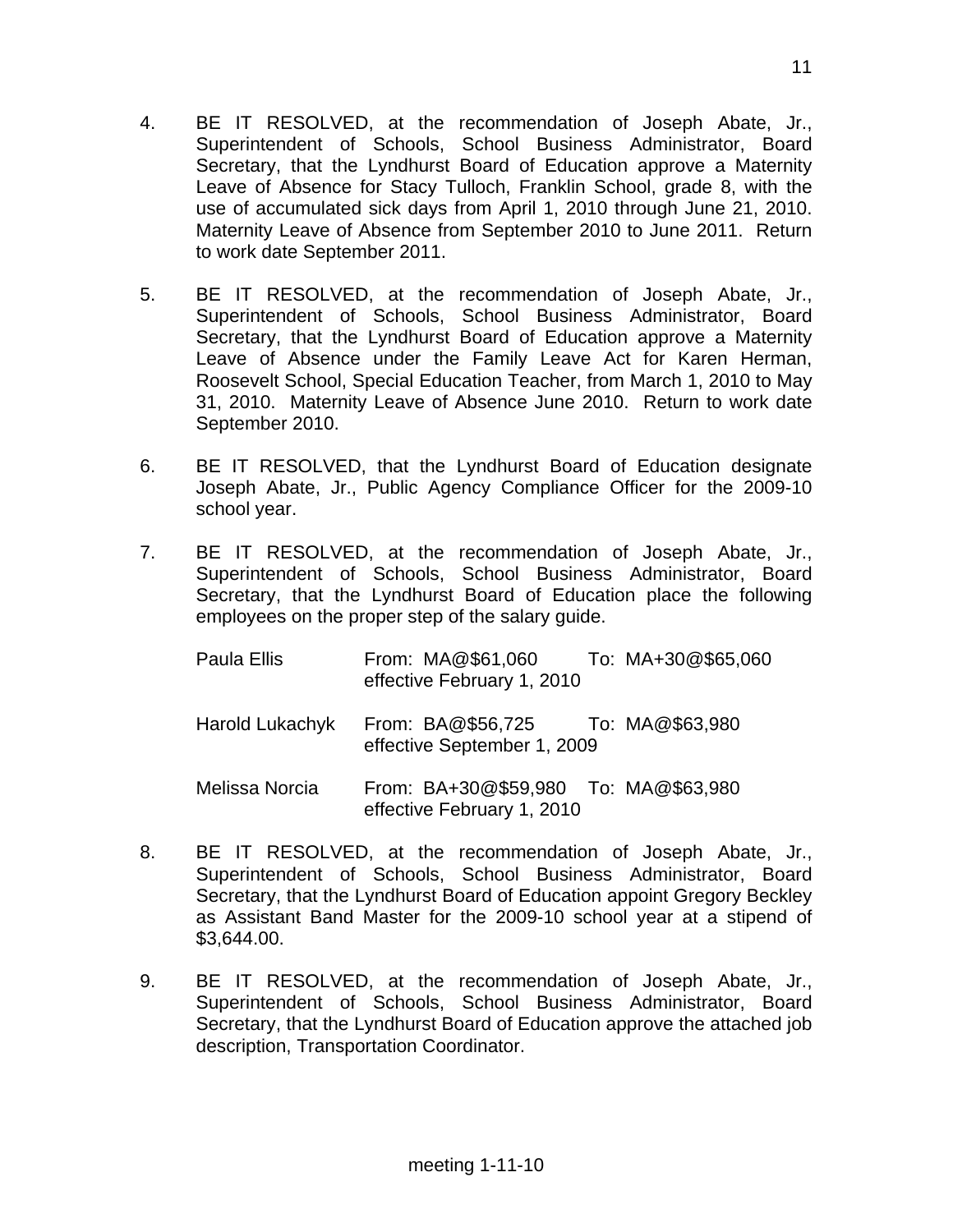- 10. BE IT RESOLVED, at the recommendation of Joseph Abate, Jr., Superintendent of Schools, School Business Administrator, Board Secretary, that the Lyndhurst Board of Education post for the position of Transportation Coordinator.
- 11. BE IT RESOLVED, at the recommendation of Joseph Abate, Jr., Superintendent of Schools, School Business Administrator, Board Secretary, that the Lyndhurst Board of Education approve the following for the 2009-10 school year. Employment will be provisional, subject to authorization approval for emergent hiring pending completion of criminal history background check, and subject to submission of all required application documents.

| Hiam (Pam) Franchino | Sub Classroom or Sub 1:1 Aide and Watchperson |
|----------------------|-----------------------------------------------|
| Maria Panella        | Lunch Captain Columbus School                 |
| Olga Petryszyn       | Sub BCCP                                      |

12. BE IT RESOLVED, at the recommendation of Joseph Abate, Jr., Superintendent of Schools, School Business Administrator, Board Secretary, that the Lyndhurst Board of Education approve the following Professional Development Opportunities.

| Dr. Tracey Stellato<br>Asst. Superintendent     | 1/8/10, Fire or Inspire<br>approx. \$37.40                                                                          |
|-------------------------------------------------|---------------------------------------------------------------------------------------------------------------------|
| <b>William Barnaskas</b><br><b>Board Member</b> | 1/31/10-2/2/10, NSBA Federal Relations<br>Network 37 <sup>th</sup> Annual Conference,<br>approx. \$635.00           |
| <b>Nichole Cortese</b><br>Franklin              | 1/26/10, NJAHPERD 91 <sup>st</sup> Annual Convention<br>approx. \$148.10                                            |
| <b>Judy Dodson</b><br><b>Jefferson</b>          | 2/10/10, Practical Therapy Techniques<br>for Persistent Articulation Errors<br>approx. \$215.00                     |
| Katherine Falcicchio<br>Franklin                | 1/28/10, 2-D & 3-D Geometry Grade 3<br>approx. \$4.96                                                               |
| <b>Diane Gress</b><br>Lincoln                   | 1/28/10, PRISM 2-D & #-D Geometry<br>approx. \$6.68<br>3/25/10, PRISM Data Analysis & Probability<br>approx. \$6.68 |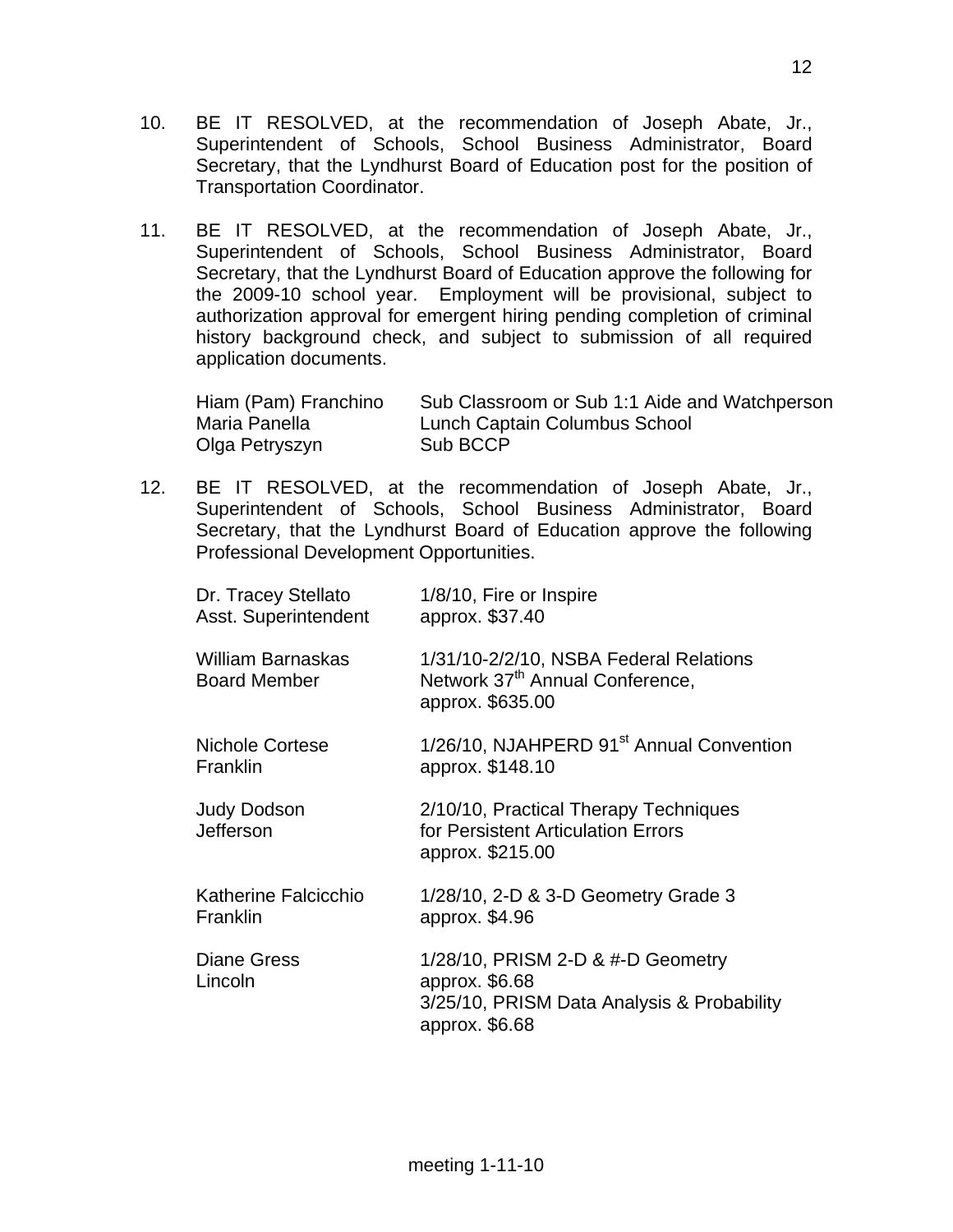| Marlene Krupp<br>Supervisor                  | 1/13/10, PRISM Partner's Meeting<br>approx. \$4.96<br>1/22/10, National Science Foundation Grant<br>approx. \$4.96<br>2/4,5/10, NJ DOE End Course Algebra I<br>approx. \$29.92 |
|----------------------------------------------|--------------------------------------------------------------------------------------------------------------------------------------------------------------------------------|
| Meghan Marmora<br>Columbus                   | 1/28/10, 2-D & 3-D Geometry<br>approx. \$3.10                                                                                                                                  |
| <b>Tracy Miele</b><br>Lincoln                | 3/5/10, NJAGC Annual Conference<br>approx. \$177.66                                                                                                                            |
| <b>Andrew Monath</b><br>HS                   | 2/10,11,12,13/2010, American Choral<br>Director's Assoc. Eastern Division<br>Conference, approx. \$240.00                                                                      |
| <b>Jennifer Politis</b><br>Supervisor        | 1/13/10, Creating College & Work Ready<br>Students, approx. \$11.16                                                                                                            |
| Michael Picardo<br>Franklin                  | Coaching Clinic / Cross Country<br>3/19/10, Day of Distance Clinic<br>approx. \$300.00                                                                                         |
| <b>Michael Rizzo</b><br>Lincoln              | 2/4,5/10, End of Course Algebra I<br><b>Assessment Expectation Clarification</b><br>approx. \$32.46                                                                            |
| <b>Scott Rubinetti</b><br><b>High School</b> | Coaching Clinic / Football<br>2/4,5,6/10, Coach of the Year Nike<br>approx. \$548.00<br>(5 coaches)                                                                            |
| Joseph Sabato<br><b>HS Principal</b>         | 3/6,7,8/10, National ASCD Conference<br>up to \$2,000.00 as per contract                                                                                                       |
| <b>Teresa Sandomenico</b><br>Franklin        | 1/27/10, 2D & 3D Geometry Workshop<br>Grade 2, approx. \$70.00                                                                                                                 |
| Peter Strumolo<br><b>Roosevelt Principal</b> | 3/5,6,7,8,9/10, ASCD Conference<br>up to $$2,000.00$ as per contract                                                                                                           |
| <b>Tom Thomas</b><br><b>Athletic Trainer</b> | Coaching Clinic / Free<br>1/19/10, Breakfast Lecture Series Baseball                                                                                                           |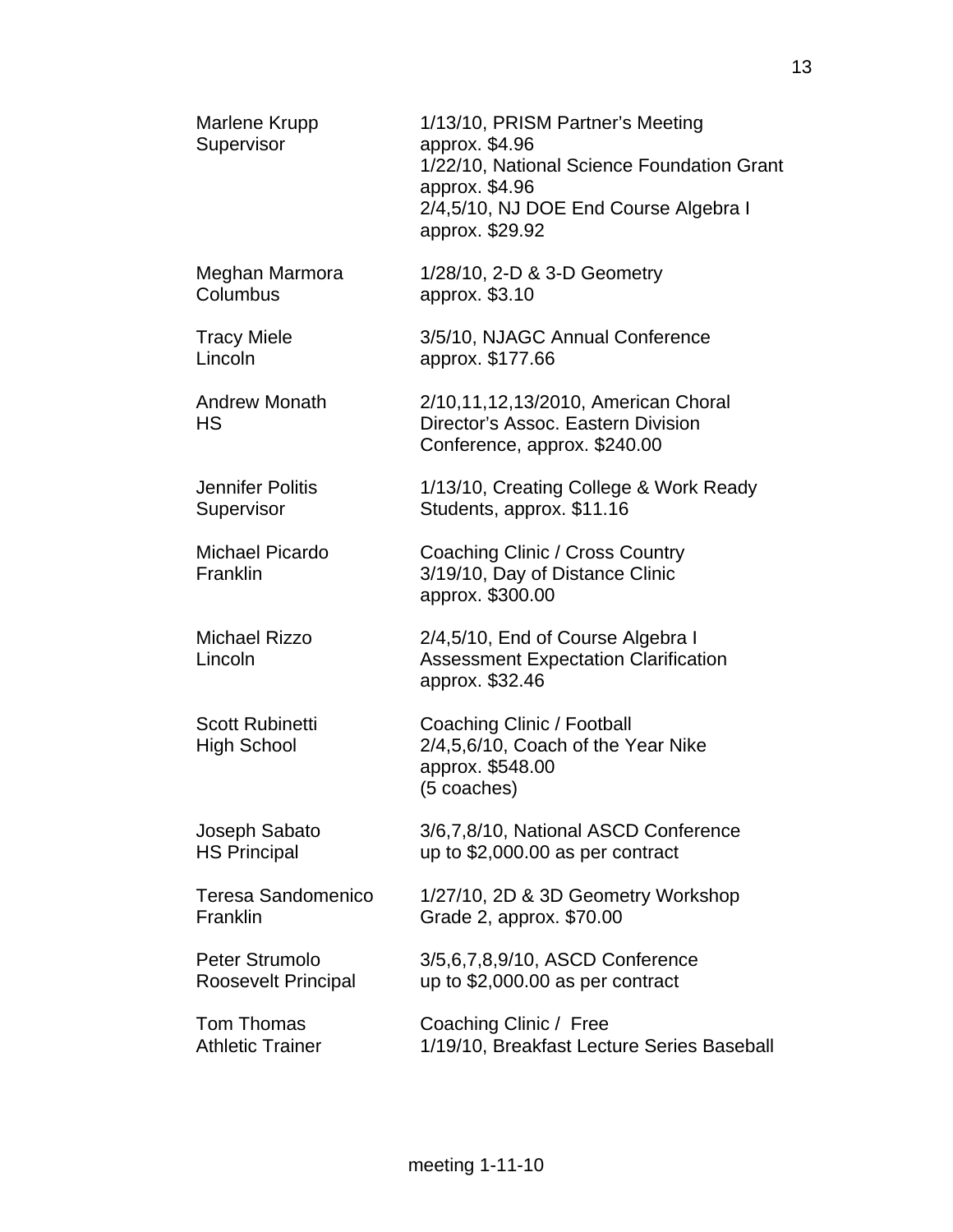Joseph Vastola 3/6,7,8/10, National ASCD Conference Lincoln/Columbus Principal up to \$2,000.00 as per contract

13. BE IT RESOLVED, at the recommendation of Joseph Abate, Jr., Superintendent of Schools, School Business Administrator, Board Secretary, that the Lyndhurst Board of Education approve the following for the 2009-10 school year.

Scott Rubinetti Athletic Monetary Position

14. BE IT RESOLVED, at the recommendation of Joseph Abate, Jr., Superintendent of Schools, School Business Administrator, Board Secretary, that the Lyndhurst Board of Education approve the following non-paid assistant coaches for the 2009-10 school year.

| Jessica Ardizzone | winter cheering |
|-------------------|-----------------|
| Peter Mosca       | boys basketball |

15. BE IT RESOLVED, at the recommendation of Joseph Abate, Jr., Superintendent of Schools, School Business Administrator, Board Secretary, that the Lyndhurst Board of Education grant permission to the following college students to do their observation, internship, student teaching, etc., in the Lyndhurst Public Schools in order to fulfill their course requirements.

| David Carucci<br><b>Bergen Community College</b>       | observation, 4 hours<br>1/14/10, D. Jankowski, HS                           |
|--------------------------------------------------------|-----------------------------------------------------------------------------|
| Tara Keane<br><b>Caldwell College</b>                  | observation, 40 hours<br>Jan. 19 - April 16, 2010<br>Washington, MD         |
| Kim Kupper<br><b>Centenary College</b>                 | observation, 4 classes<br>HS, Math                                          |
| Stephanie Lefurge<br><b>Montclair State University</b> | Internship, 300 hours<br><b>School Counseling, HS</b>                       |
| John McNally<br><b>Kean University</b>                 | <b>Student Teaching</b><br>Jan. 19 - March 12, 2010<br>Jefferson, Phys. Ed. |
| Mary Minervini<br><b>William Paterson University</b>   | <b>Student Teaching</b><br>Jan. 20 - May 6, 2010<br>Language Arts, HS       |